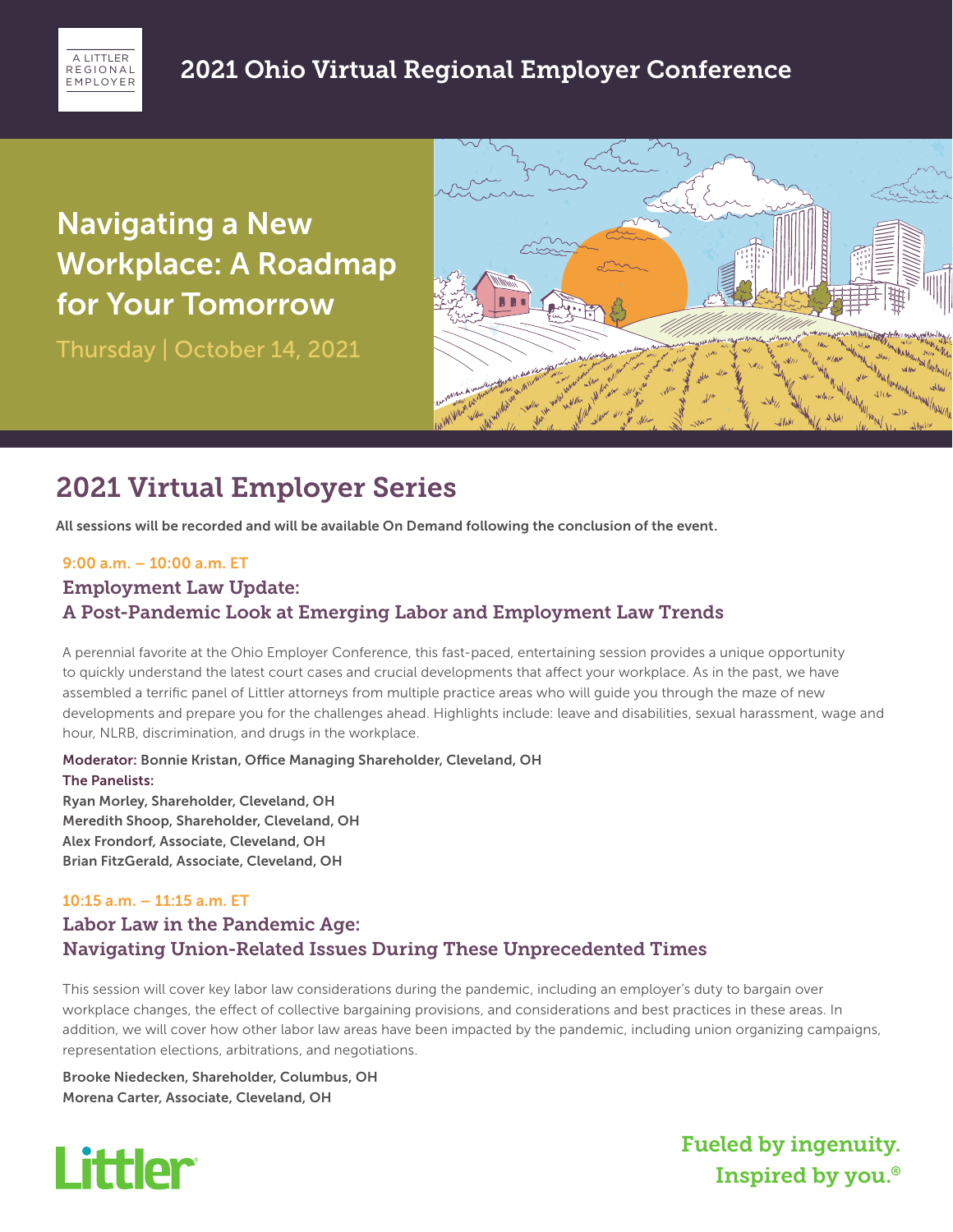#### 11:30 a.m. – 12:30 p.m. ET

## COVID-19 – Its Impact on Employment Litigation, How Best to Prepare Your Company, and What the Future of Litigation May Hold

The COVID-19 pandemic has had an immediate and ongoing impact on employment litigation across the country, affecting virtually every industry. Since the beginning of the pandemic, over 2,000 cases have been filed against employers, with more than 95% of those cases involving retaliation and discrimination claims. In this session, we will explore these pandemic-related litigation trends thus far, the types of claims we believe are on the horizon for 2021, and the steps employers ought to be thinking about now to prepare themselves for those claims. We will also provide predictions about how the pandemic may have changed the way the courts manage and handle litigation in the future.

Jim Smith, Shareholder, Cleveland, OH Nathan Pangrace, Special Counsel, Cleveland, OH John Hofstetter, Associate, Cleveland, OH

## 12:45 p.m. – 1:45 p.m. ET Focusing on the "I" in IE&D: Addressing Some of 2021's Inclusion Tensions

As the national conversation continues to focus on equal justice, employers are motivated more than ever to prioritize building a more diverse and inclusive business environment amid an ever-developing landscape. Littler attorneys will discuss workplace diversity, equity and inclusion initiatives, and provide recommendations for balancing compliance with cutting-edge diversity initiatives as corporate America looks to create change through meaningful advancement. During this program, we will discuss:

- The legal framework applicable to diversity and inclusion initiatives
- Considerations for designing an effective, lawful diversity and inclusion program
- Interpreting and maximizing the utility of data related to these initiatives
- What employers should not do when attempting to push the IE&D needle forward

#### Moderator: Eddie Chyun, Shareholder, Cleveland, OH

The Panelists: Paul Bateman, Chief Inclusion, Equity & Diversity Officer, Shareholder, Chicago, IL Alyesha Dotson, Shareholder, Seattle, WA Stacia Marie Jones, Vice President, Global Head of IDEA | Lululemon Athletica David Valent, Senior Counsel | Cleveland Clinic



Fueled by ingenuity. Inspired by you.®